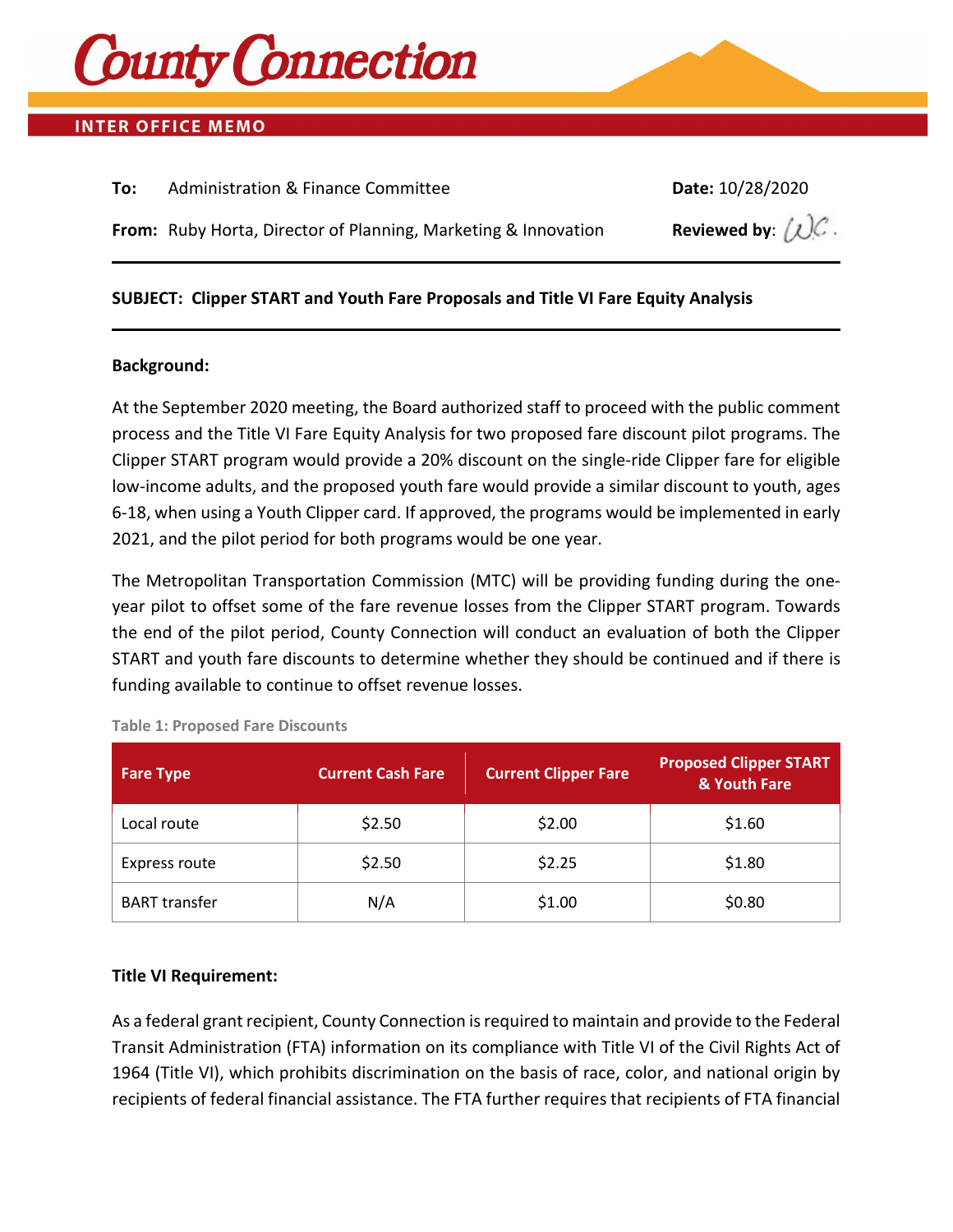assistance conduct an analysis on all fare changes to assess the impacts of those changes on lowincome and minority populations. As this program will reduce the fares for certain riders, implementation of the program is a fare change requiring an equity analysis under the FTA's Title VI regulations.

### **Analysis:**

As a reduction in fare is a benefit, the relevant disparate impact analysis examines the allocation of benefits from the fare reduction among minority riders who qualify for the discount relative to their share of the ridership as a whole. Similarly, the relevant disproportionate burden analysis examines the allocation of benefits from the fare reduction among low-income riders relative to their share of the ridership as a whole.

The impact analyses were conducted using onboard passenger survey data for the proposed Clipper START program and Census data for the proposed youth fare. The use of Census data for the youth fare analysis was due to the lack of reliable onboard survey data among youth riders, who are less likely to complete these types of surveys and/or provide accurate information such as household income.

The attached Title VI Fare Equity Analysis did not find any disparate impact based on race or any disproportionate burden to low-income populations from either of the proposed fare discounts. For the Clipper START program, the analysis found that minority and low-income riders would be more likely to receive the discount by a margin of 5.2% and 37.6%, respectively. For the youth fare program, minority riders would also be more likely to receive the discount by a margin of 10.8%. Low-income riders would be slightly less likely to receive the discount by a margin of 0.5%. However, this is well within the 20% threshold set forth in County Connection's disproportionate burden policy. Additionally, the proposed program furthers the purpose of increasing transit accessibility for youth.

### **Public Outreach:**

Following Board authorization in September, staff began conducting outreach to solicit public feedback on the proposed fare discount programs. Due to the ongoing COVID-19 pandemic, inperson outreach was not feasible. Instead, staff conducted all public meetings via teleconference, which allows the public to participate using a computer or by phone. Staff conducted two public meetings on October 14, 2020 at 9:00 am and 5:00 pm. The public was also able to comment on the proposed program via phone, mail, email, and online through County Connection's website. A public hearing has been scheduled for November 19, 2020 preceding the Board of Directors meeting.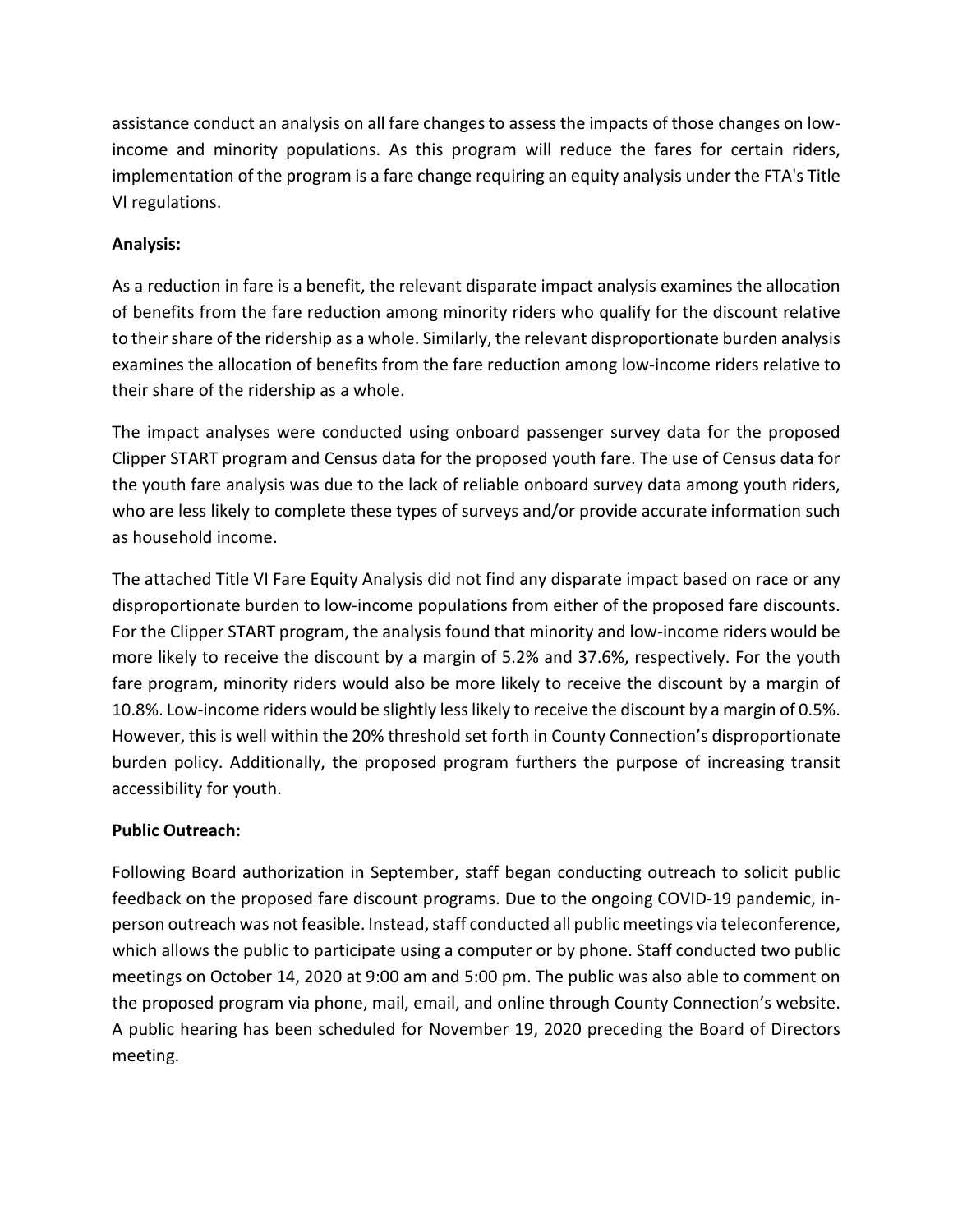As of November 2, 2020, a total of four (4) formal comments have been received, three (3) in favor of the proposed discounts and one (1) comment opposed to the discounts only being available on Clipper. The deadline for written comments is November 10, 2020. A summary of written comments received to date is included as Attachment 2. These comments, as well as any additional received prior to the written comment deadline and at the public hearing, will be included in the final Title VI report, which will be submitted to the FTA.

Staff also conducted polls on the agency's Twitter and NextDoor accounts to solicit additional feedback from the public. The poll on Twitter was open for one week and received a total of 29 responses, 28 of which were in support of the proposed programs. The poll on NextDoor has received 201 responses to date, with 156 in favor, 24 in opposition, and 21 that were unsure.

### **Financial Implications:**

Staff has estimated that approximately 16% of riders would be eligible for the youth fare, and about 44% of riders are low-income adults that would be eligible for the Clipper START discount. A conservative average discount rate of 24% was used to estimate financial impacts in order to account for riders who may be switching from paying the higher cash fare.

The estimated revenue loss from the proposed youth fare discount is \$120,000, and the estimated revenue loss from the proposed Clipper START discount is \$328,000. MTC is programmed to reimburse approximately \$140,000 for the Clipper START program, though reimbursement will be based on actual usage. This would result in a net loss of \$308,000 for both programs combined.

### **Recommendation:**

Staff recommends that the A&F Committee forward the attached Title VI Fare Equity Analysis to the Board for review and approval. The analysis has been reviewed by legal counsel, and the public outreach section will be updated upon completion of the scheduled public hearing.

### **Action Requested:**

Staff requests the A&F Committee forward this item to the Board for approval.

### **Attachments:**

Attachment 1: Title VI Fare Equity Analysis Attachment 2: Summary of Public Comments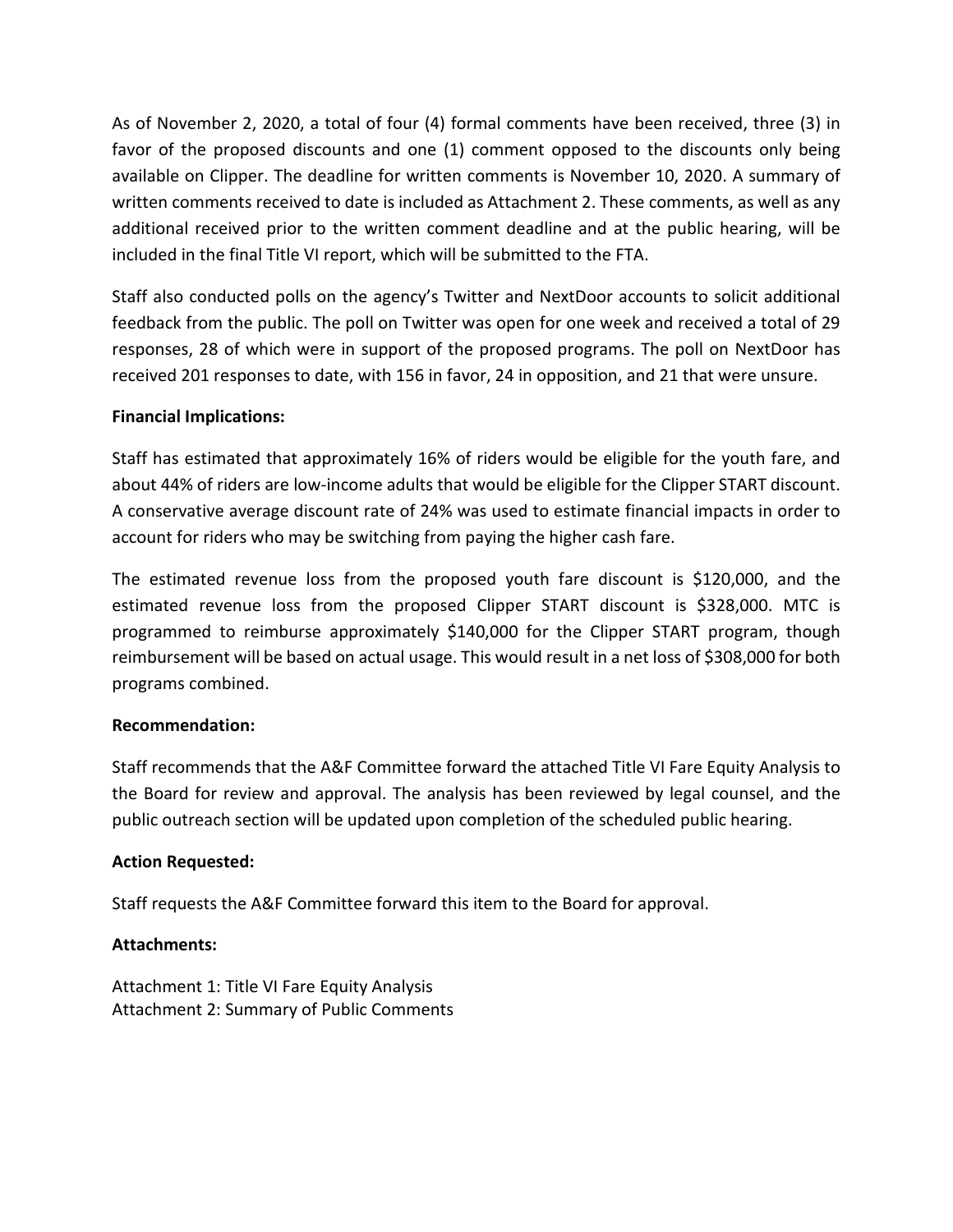

# Title VI Fare Equity Analysis **Clipper START & Youth Fare**

CENTRAL CONTRA COSTA TRANSIT AUTHORITY November 2020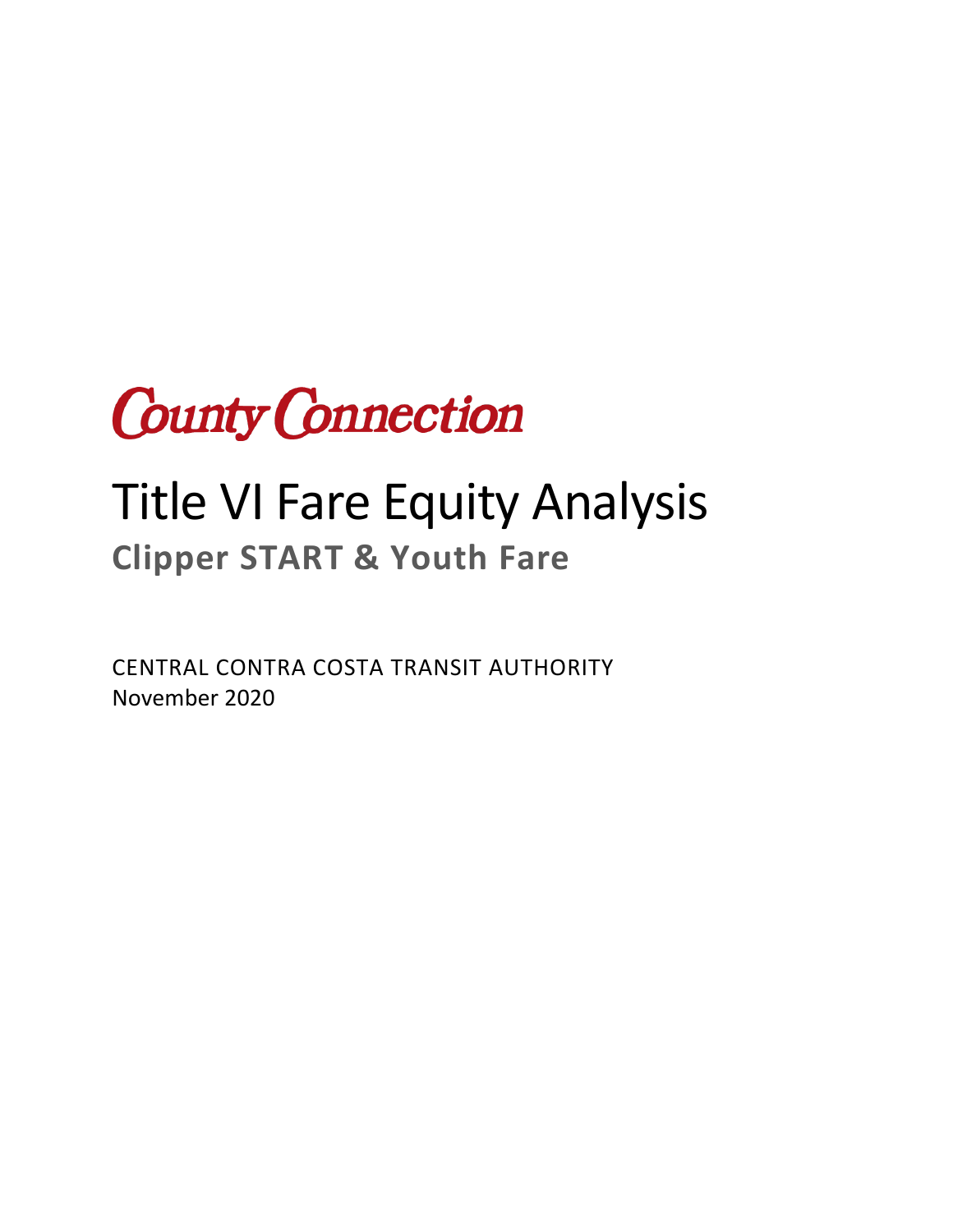# **TABLE OF CONTENTS**

| $\mathbf 1$  |  |
|--------------|--|
| $\mathbf{2}$ |  |
|              |  |
|              |  |
|              |  |
| 3            |  |
| 4            |  |
|              |  |
|              |  |
| $5 -$        |  |
|              |  |

### **Tables & Figures**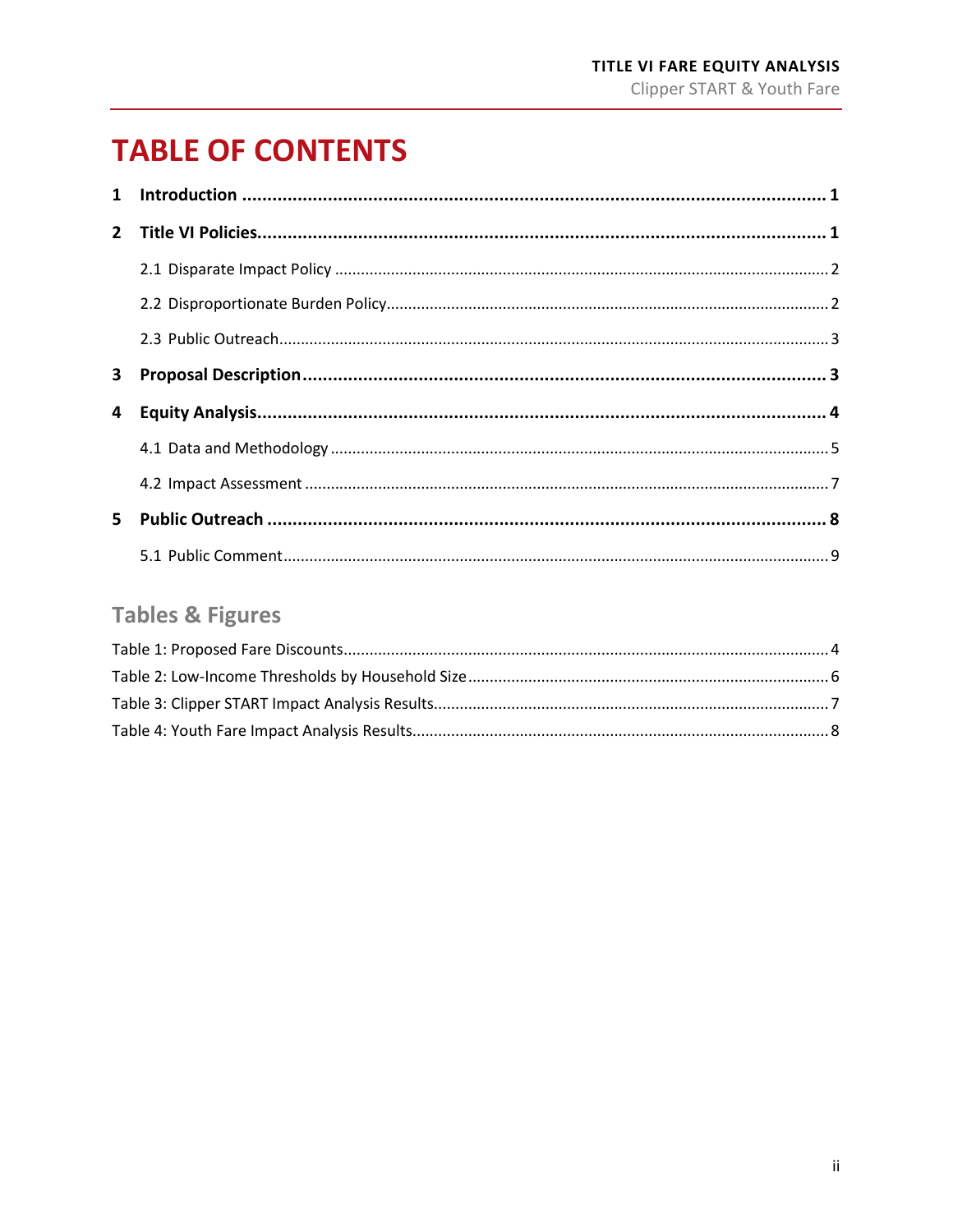# <span id="page-5-0"></span>**1 INTRODUCTION**

As a federal grant recipient, the Central Contra Costa Transit Authority (County Connection) is required to maintain and provide to the Federal Transit Administration (FTA) information on its compliance with Title VI of the Civil Rights Act of 1964 (Title VI), which prohibits discrimination by recipients of federal financial assistance. The FTA further requires that recipients of FTA financial assistance conduct an analysis on all fare changes to assess the impacts of those changes on low-income and minority populations.

County Connection is proposing a one-year pilot program offering a 20% discount on single-ride Clipper fares for eligible low-income adults as part of the regional Clipper START program, and for youth ages 6- 18. The Metropolitan Transportation Commission (MTC) will be providing funding during the one-year pilot to offset some of the fare revenue losses from the Clipper START program. Towards the end of the pilot period, County Connection will conduct an evaluation of both the Clipper START and youth fare discounts to determine whether they should be continued and if there is funding available to continue to offset revenue losses.

As this program will reduce the fares for certain riders, implementation of the program is a fare change requiring an equity analysis under the FTA's Title VI regulations. The following equity analysis indicates that there is no disparate impact based on race, and no disproportionate burden on low-income riders from either of the proposed fare discounts.

# <span id="page-5-1"></span>**2 TITLE VI POLICIES**

In October 2012, the FTA released Circular 4702.1B (Circular), which provides guidelines for compliance with Title VI. Under the Circular, transit operators are required to study proposed fare changes and "major service changes" before the changes are adopted to ensure that they do not have a discriminatory effect based on race, color, national origin or low-income status of affected populations. As a first step, public transit providers must adopt their own "Major Service Change," "Disparate Impact," and "Disproportionate Burden," policies. County Connection's Board of Directors adopted these policies in June 2013. The adopted Disparate Impact and Disproportionate Burden policies, which apply to fare equity analyses, are described below.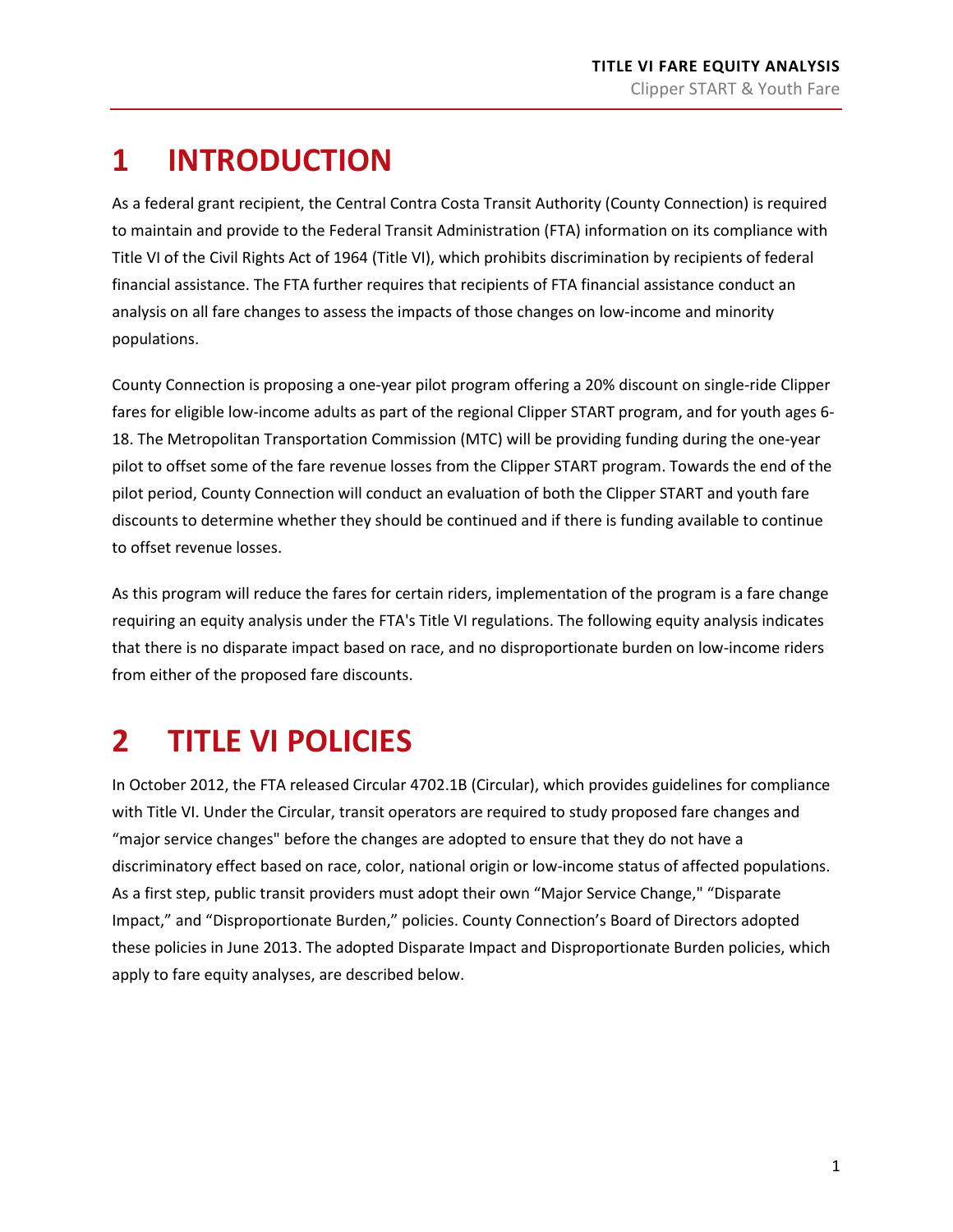### <span id="page-6-0"></span>**2.1 Disparate Impact Policy**

The Disparate Impact Policy establishes a threshold for determining whether proposed fare or major service changes have a disproportionately adverse effect on minority populations relative to nonminority populations on the basis of race, ethnicity or national origin.

The threshold is the difference between the burdens borne by, or benefits experienced by, minority populations compared to non-minority populations. Exceeding the threshold means either that a fare or major service change negatively impacts minority populations more than non-minority populations, or that the change benefits non-minority populations more than minority populations. A change with disparate impacts that exceed the threshold can only be adopted (a) if there is substantial legitimate justification for the change, and (b) if no other alternatives exist that would serve the same legitimate objectives with less disproportionate effects on the basis of race, color or national origin

County Connection establishes that a fare change, major service change or other policy has a disparate impact if minority populations will experience 20% more of the cumulative burden, or experience 20% less of the cumulative benefit, relative to non-minority populations, unless (a) there is substantial legitimate justification for the change, and (b) no other alternatives exist that would serve the same legitimate objectives with less disproportionate effects on the basis of race, color or national origin.

### <span id="page-6-1"></span>**2.2 Disproportionate Burden Policy**

The Disproportionate Burden Policy establishes a threshold for determining whether proposed fare or major service changes have a disproportionately adverse effect on low-income populations relative to non-low-income populations.

The threshold is the difference between the burdens borne by, and benefits experienced by, low-income populations compared to non-low income populations. Exceeding the threshold means either that a fare or service change negatively impacts low-income populations more than non-low-income populations, or that the change benefits non-low-income populations more than low-income populations. If the threshold is exceeded, County Connection must avoid, minimize or mitigate impacts where practicable.

County Connection establishes that a fare change, major service change or other policy has a disproportionate burden if low-income populations will experience 20% more of the cumulative burden, or experience 20% less of the cumulative benefit, relative to non-low-income populations, unless avoiding, minimizing, or mitigating the disproportionate effects is impracticable.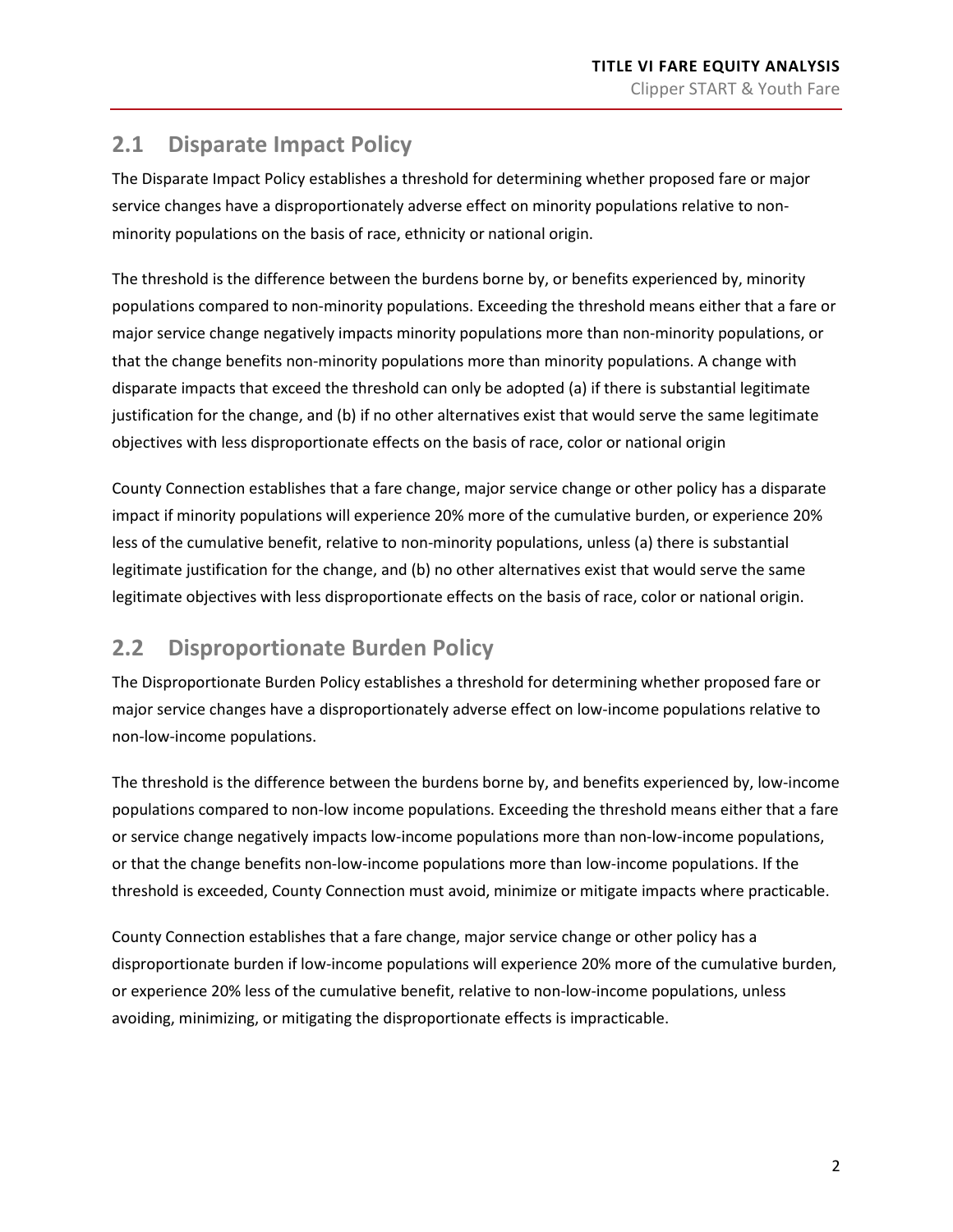### <span id="page-7-0"></span>**2.3 Public Outreach**

In developing these policies, County Connection staff conducted public outreach (detailed below), including three public meetings with language services available, to provide information and get feedback on the draft policies. Staff incorporated public input gathered through this outreach into the policies proposed for Board approval.

March 28, 2013 – Monument Corridor Transportation Action Team

*Comments: Include an annual review to ensure that major service change threshold has not been crossed*

April 15, 2013 – Public Meeting at the San Ramon Community Center

*Comments: Consistent with prior comment to include an annual review for major service changes*

May 14, 2013 - Public Meeting at the Walnut Creek Library

*Comments: None*

April  $1<sup>st</sup>$  – June  $1<sup>st</sup>$ , 2013 – Policies available for comments on County Connection Website

June 20, 2013 – Public Hearing and Proposed Adoption at the County Connection Board of Directors Meeting

*Comments: None*

# <span id="page-7-1"></span>**3 PROPOSAL DESCRIPTION**

In May 2018, MTC approved implementation of a pilot Regional Means-Based Fare Program (later named Clipper START) to provide discounted fares for low-income adults. The initial 18-month pilot, which launched in July 2020, was limited to four of the larger transit systems in the Bay Area: BART, Caltrain, Golden Gate, and Muni. Adults (ages 19-64) with incomes at or below 200% of the federal poverty level are eligible for the discount, which is provided using a specially encoded Clipper card. MTC is providing funding to partially offset the cost of the program.

Due to the COVID-19 pandemic, MTC has elected to use funds from the Coronavirus Aid, Relief, and Economic Security (CARES) Act to expand the Clipper START program to other transit operators in the region, including County Connection.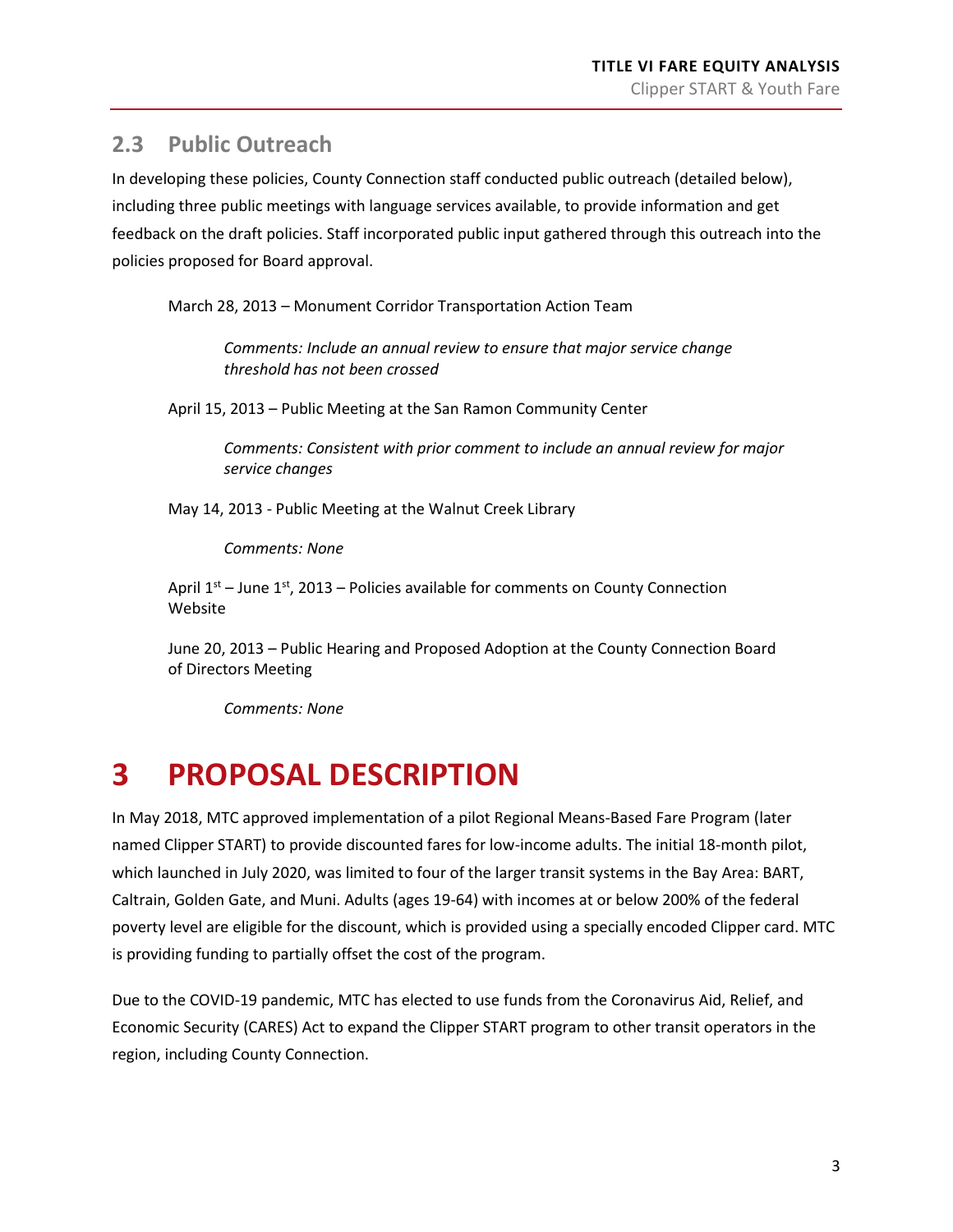County Connection is proposing to join the Clipper START program and offer a discount of 20% off the regular, single ride Clipper fares for qualifying individuals on local routes, express routes, and BART transfers. Since the program is limited to adults and County Connection does not offer a discounted fare for youth, staff is also proposing the implementation of a 20% discount off the regular, single ride Clipper fare for youth riders (ages 6-18) when using a Youth Clipper card. [Table 1](#page-8-1) below summarizes the proposed discounts.

All cash fares, as well as passes on Clipper, will remain the same. Fares would also remain unchanged for low-income riders who elect not to apply for the Clipper START discount, as well as youth who choose not to use a Youth Clipper card. Seniors (ages 65+) and people with disabilities would continue to receive a 50% discount, and children under 6 will continue to ride free.

<span id="page-8-1"></span>**Table 1: Proposed Fare Discounts**

| <b>Fare Type</b>     | <b>Current Clipper Fare</b> | <b>Proposed Clipper START &amp;</b><br><b>Youth Fare</b> |
|----------------------|-----------------------------|----------------------------------------------------------|
| Local route          | \$2.00                      | \$1.60                                                   |
| Express route        | \$2.25                      | \$1.80                                                   |
| <b>BART</b> transfer | \$1.00                      | \$0.80                                                   |

If approved, County Connection would begin offering the Clipper START and youth fare discounts as a one-year pilot starting in January 2021. The program will be evaluated in partnership with MTC and the other participating operators to determine the feasibility and potential funding sources for continuing the program beyond December 2021. Due to current uncertainty around schools reopening and ridership demand among youth, the pilot period for the youth fare discount may need to be adjusted in order to ensure adequate usage data is available for evaluation.

# <span id="page-8-0"></span>**4 EQUITY ANALYSIS**

A reduction in fare is a fare change pursuant to the Circular. Accordingly, the equity analysis requirement applies. As a reduction in fare is a benefit, the relevant disparate impact analysis examines the allocation of benefits from the fare reduction among minority riders who qualify for the discount relative to their share of the ridership as a whole. Similarly, the relevant disproportionate burden analysis examines the allocation of benefits from the fare reduction among low-income riders relative to their share of the ridership as a whole.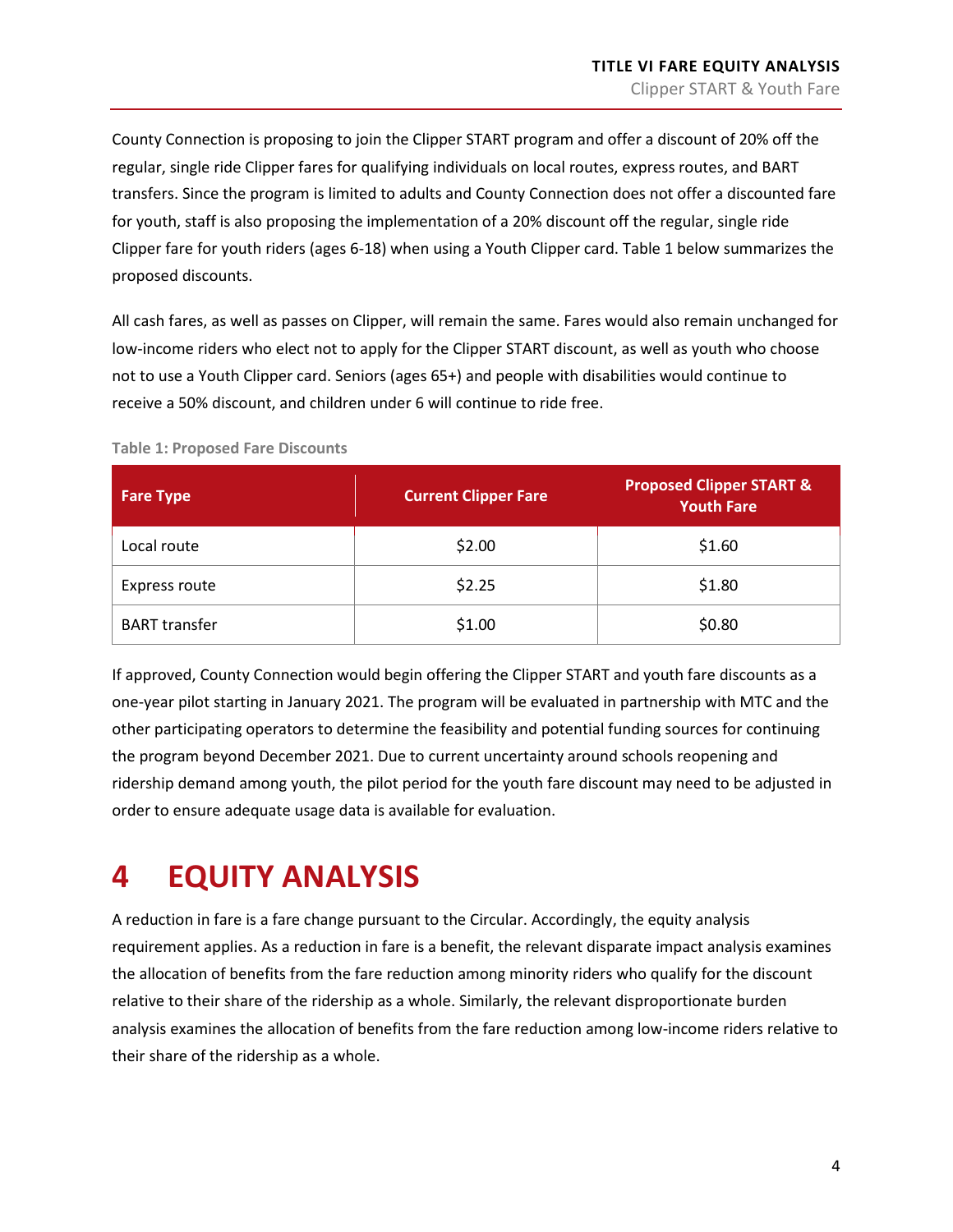### <span id="page-9-0"></span>**4.1 Data and Methodology**

### Methodology

The Circular requires County Connection to conduct a fare equity analysis for all fare changes, regardless of the amount of increase or decrease, to evaluate the effects of fare changes on low-income populations in addition to Title VI-protected populations, with a few enumerated exceptions. The exceptions are:

(i) "Spare the air days" or other instances when a local municipality or transit agency has declared that all passengers ride free.

(ii) Temporary fare reductions that are mitigating measures for other actions.

(iii) Promotional fare reductions. If a promotional or temporary fare reduction lasts longer than six months, then FTA considers the fare reduction permanent and the transit provider must conduct a fare equity analysis.

For proposed changes that would increase or decrease fares on the entire system, or on certain transit modes, or by fare payment type or fare media, the fare equity analysis must analyze available information generated from ridership surveys indicating whether minority and/or low-income riders are disproportionately more likely to use the mode of service, payment type, or payment media that would be subject to the fare change.

Both the disparate impact policy and the disproportionate burden policy examine the cumulative impacts of a fare change. As a result, this analysis determines potential impacts of the proposed program by comparing the percentages of low-income and minority riders who would qualify for each discount based on relative ridership against the percentages of low-income and minority riders who use the system as a whole. These metrics will identify whether low-income and/or minority riders would experience a disproportionately lower benefit due to the fare discount program.

### Definitions

**Minority** – FTA defines a minority person as anyone who is American Indian or Alaska Native, Asian, Black or African American, Hispanic or Latino, or Native Hawaiian or other Pacific Islander.

**Low-Income** – FTA defines a low-income person as a person whose household income is at or below the U.S. Department of Health and Human Services (HHS) poverty guidelines. However, FTA encourages the use of any locally developed threshold provided that the threshold is at least as inclusive as the HHS poverty guidelines. This analysis defines low-income as 200% of the federal poverty level, which is the same threshold that will be used to determine eligibility for the proposed Clipper START discount.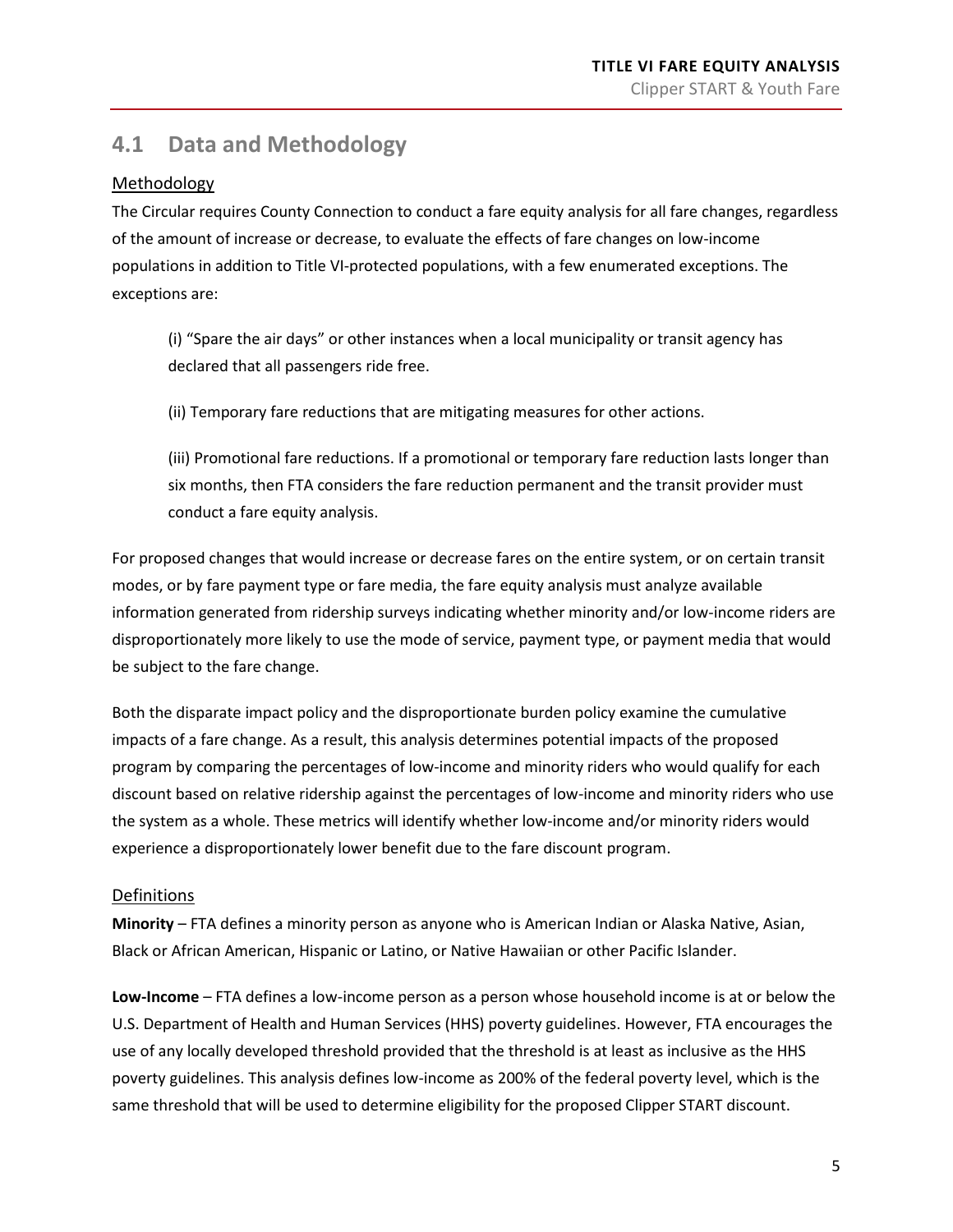#### Data Sources

#### *Onboard Passenger Survey*

An onboard passenger survey was conducted on County Connection buses in October 2019 and a total of 1,188 responses were collected. The survey was conducted on both weekdays and weekends using handheld tablet personal computers on which the online survey was administered. A sampling plan was developed to ensure that the distribution of completed surveys mirrored the actual distribution of passengers using the system. The plan included completion goals that were set by route and time period based on ridership.

The survey data provides demographic information on County Connection's riders, including race and income. Respondents who declined to answer questions about income or ethnicity are excluded from the analysis. In order to protect privacy, survey respondents were asked to report their income bracket as opposed to their specific income. Because of this, the analysis uses the midpoint of the selected income bracket to compare against the federal poverty level. [Table 2](#page-10-0) below shows how low-income status—defined in this analysis as 200% of the 2020 federal poverty guidelines—is determined based on household size and income bracket. Using these thresholds, each individual survey response was categorized as either low-income or non-low income based on responses to the questions about household size and income.

| <b>Household Size</b> | <b>Low-Income Threshold</b> |
|-----------------------|-----------------------------|
| 1                     | Under \$25,000              |
| $\overline{2}$        | Under \$35,000              |
| $3 - 5$               | Under \$50,000              |
| $6 - 7$               | Under \$75,000              |
| $8 - 10$              | Under \$100,000             |

<span id="page-10-0"></span>**Table 2: Low-Income Thresholds by Household Size**

#### *American Community Survey*

While County Connection's onboard passenger survey provides a representative sample of adult riders, these types of surveys generally underrepresent youth riders, as they are less likely to complete the survey and/or be able to provide accurate information such as household income. Due to this absence of reliable demographic data on County Connection's youth riders, data from the American Community Survey (ACS) was used for analyzing the proposed youth fare discount. More specifically, the analysis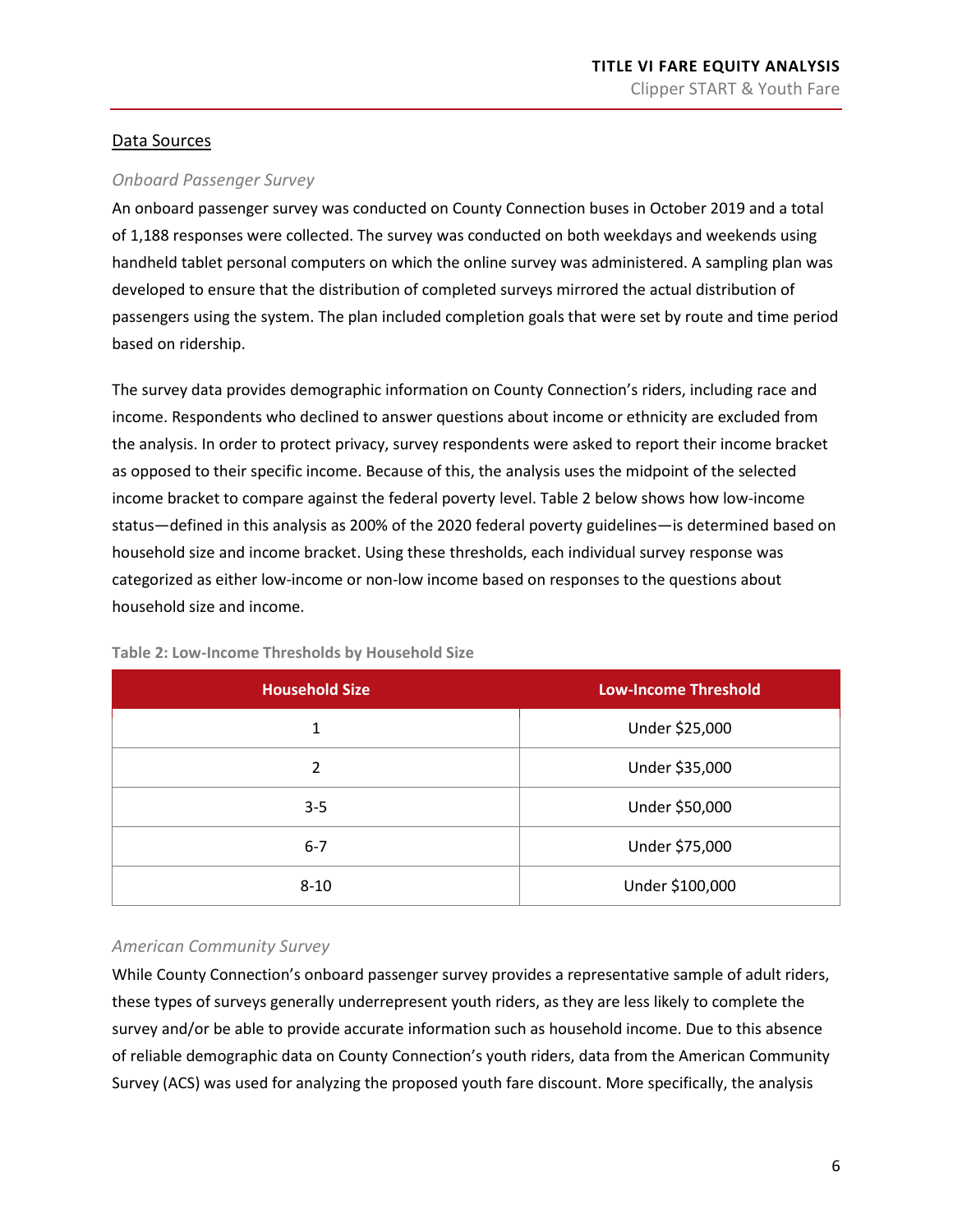uses data from the 2018 ACS 5-year estimates for all Census tracts within County Connection's service area. Staff had also evaluated using school data from the California Department of Education but concluded that the available data would be incomplete, as it would exclude private schools.

### <span id="page-11-0"></span>**4.2 Impact Assessment**

Since different data sources had to be used, the analyses of the Clipper START and youth fare discounts were conducted separately.

### Clipper START

Based on the onboard survey data, 56.1% of all County Connection riders identify as minority, and 62.4% are considered low-income. Of the riders who would qualify for the Clipper START program, 61.3% identify as minority, and all are low-income.

There is no disparate impact on minority riders from the implementation of the Clipper START discount. Of the low-income riders who would qualify for the program, 61.3% are minority, which is higher than the system as a whole (56.1%) by a margin of +5.2%. Thus, minority riders would be more likely to receive the discount.

There is also no disproportionate burden on low-income riders from the implementation of the Clipper START discount. All users (100%) of the Clipper START discount would be low-income given that this is the eligibility criteria for the program. When compared to the system as a whole, this is a differential of +37.6%.

|                                   | % Minority          | % Low-Income               |
|-----------------------------------|---------------------|----------------------------|
| <b>Eligible for Clipper START</b> | 61.3%               | 100.0%                     |
| Systemwide                        | 56.1%               | 62.4%                      |
| <b>Difference from Systemwide</b> | $+5.2%$             | $+37.6%$                   |
| <b>Results</b>                    | No Disparate Impact | No Disproportionate Burden |

#### <span id="page-11-1"></span>**Table 3: Clipper START Impact Analysis Results**

#### Youth Fare

Based on ACS data, 40.9% of all residents within County Connection's service area identify as minority, and 14.2% are considered low-income. Of all residents that would qualify for the youth fare discount, 51.7% are minority, and 13.7% are considered low-income.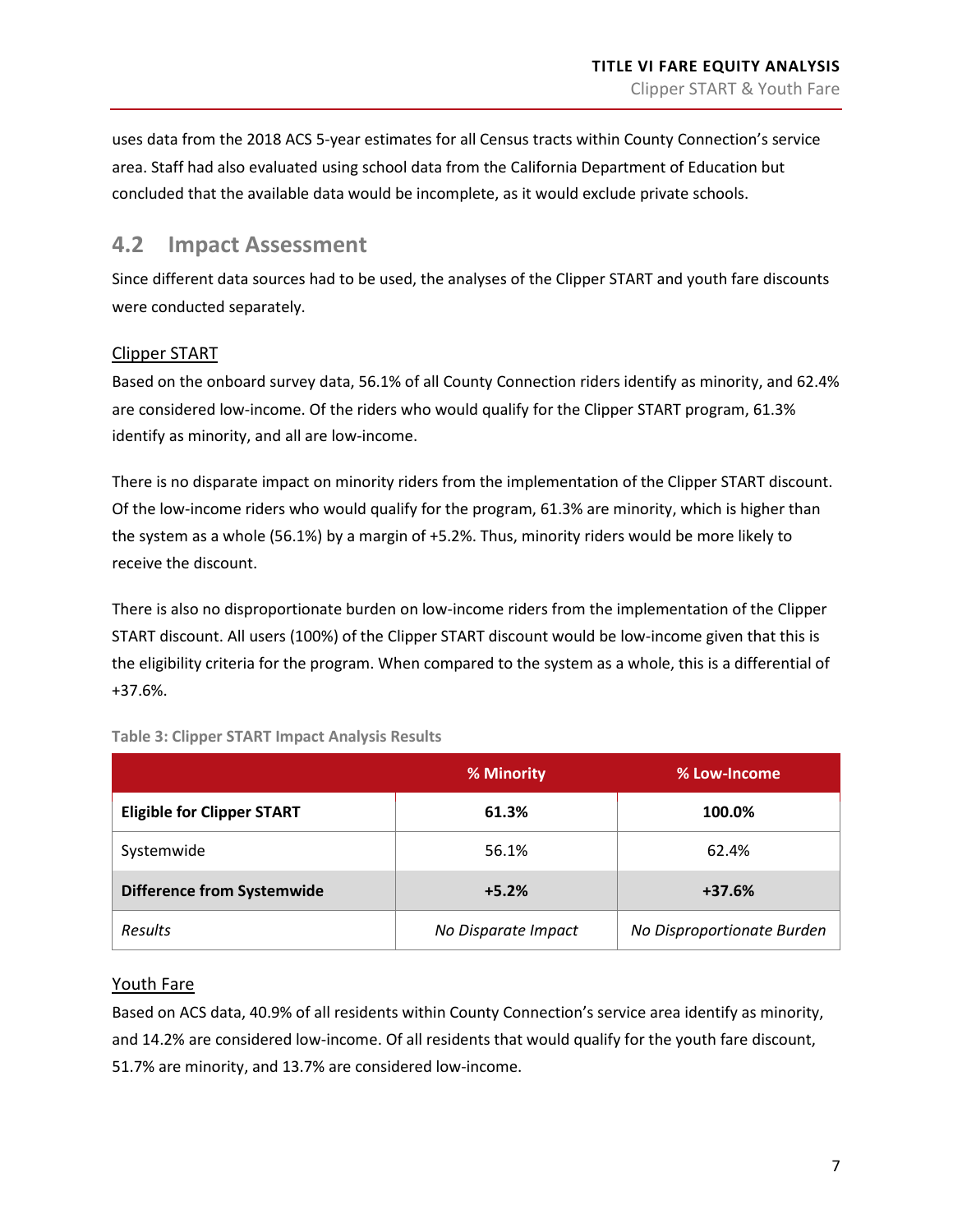There is no disparate impact on minority riders from the implementation of the youth fare discount. The percentage of youth that are minority in County Connection's service area is higher than the overall population by a margin of +10.8%.

There is also no disproportionate burden on low-income riders from the implementation of the youth fare discount. The percentage of youth that are low-income is lower than the service area as a whole by a margin of -0.5%, which means that low-income residents would be slightly less likely to receive the discount. However, the differential of 0.5% is well within the 20% threshold set forth in the disproportionate burden policy. Additionally, the youth discount furthers the purpose of increasing transit accessibility for youth. County Connection is engaging in other fare-based programs that will benefit low-income riders, including the Clipper START program.

|                                     | % Minority          | % Low-Income               |
|-------------------------------------|---------------------|----------------------------|
| <b>Eligible for Youth Fare</b>      | 51.7%               | 13.7%                      |
| Service Area                        | 40.9%               | 14.2%                      |
| <b>Difference from Service Area</b> | $+10.8%$            | $-0.5%$                    |
| Results                             | No Disparate Impact | No Disproportionate Burden |

<span id="page-12-1"></span>**Table 4: Youth Fare Impact Analysis Results**

## <span id="page-12-0"></span>**5 PUBLIC OUTREACH**

In September 2020, staff began conducting outreach to solicit feedback from the public on the proposed Clipper START and youth fare discount program. Due to the ongoing COVID-19 pandemic, in-person outreach was not feasible. Instead, staff conducted all public meetings via teleconference, which allows the public to participate using a computer or by phone. This included two public meetings on October 14, 2020 at 9:00 am and 5:00 pm, and a public hearing on November 19, 2020. The public was able to comment on the proposed program during these three meetings, as well as via mail, email, and online through County Connection's website.

Notices for the public meetings and public hearing were placed on all buses, as well as in the East Bay Times. Information about the proposed program was available on County Connection's website and announced through several social media posts on Twitter, Facebook, Instagram, and NextDoor. Staff also reached out to various community partners who helped to further disseminate information to their constituents.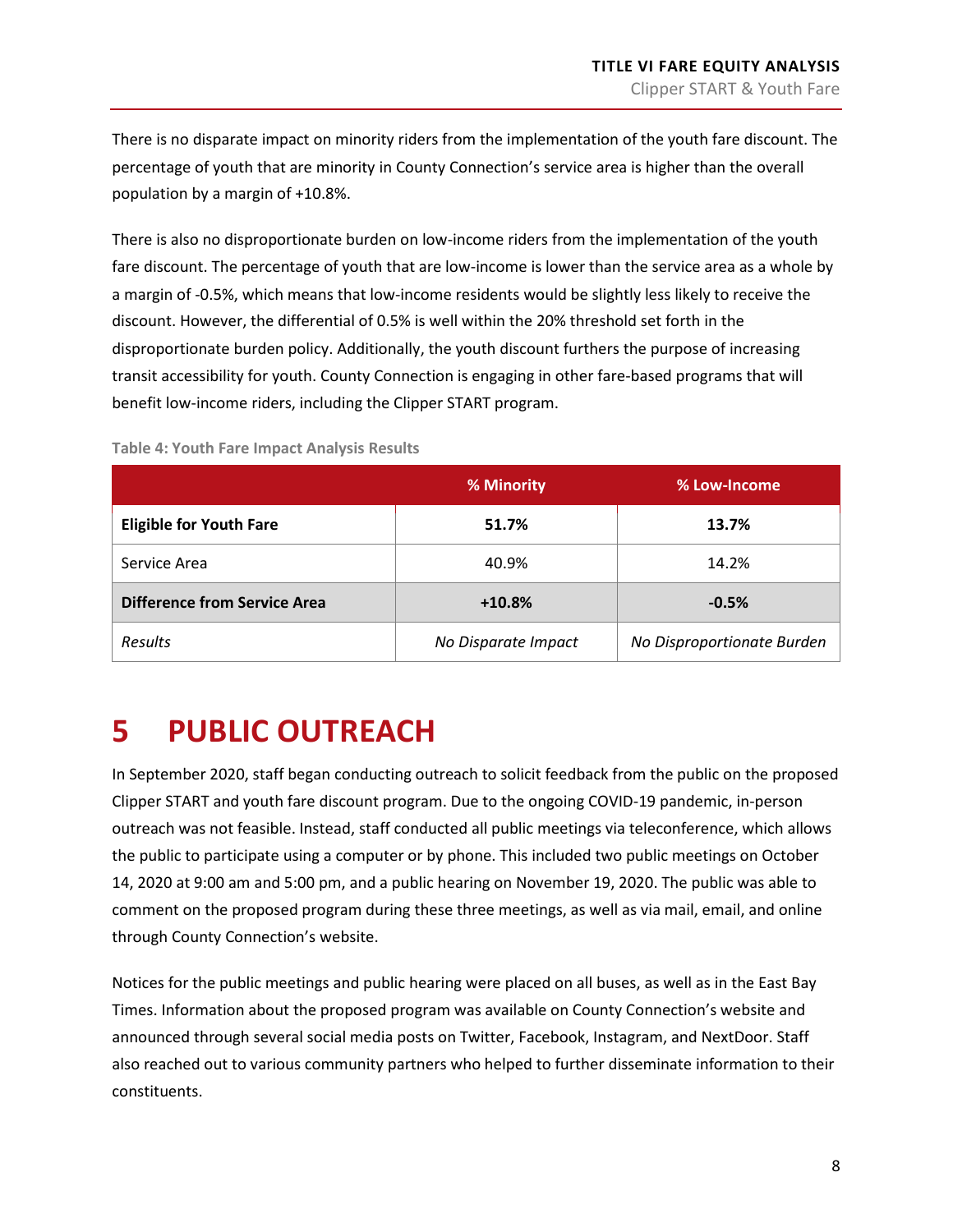### <span id="page-13-0"></span>**5.1 Public Comment**

[Placeholder for summary of public comment]